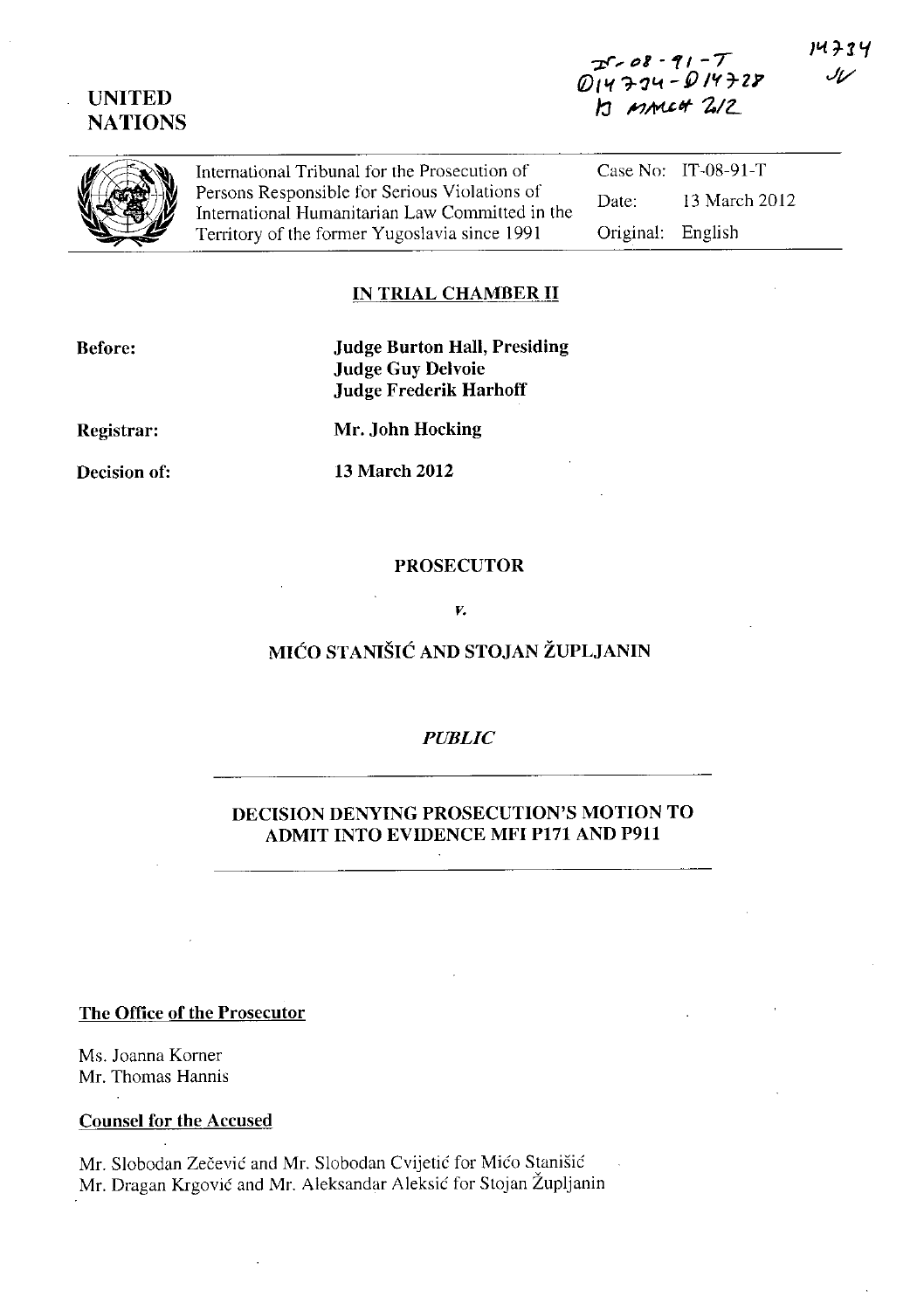### **I. INTRODUCTION**

1. Trial Chamber II ("Trial Chamber") of the International Tribunal for the Prosecution of Persons Responsible for Serious Violations of International Humanitarian Law Committed in the Territory of the former Yugoslavia since 1991 ("Tribunal") is seised of Prosecution's motion to remove 'MFI' designation and admit into evidence exhibits P00l71 and P00911, filed on 20 January 2012. The Defence for Mico Stanišic ("Defence") responded on 23 January opposing the Motion ("Response"). $<sup>1</sup>$ </sup>

2. Pl71 is a newspaper article according to which Mico Stanišic attended the establishment of certain police units in Trebinje on 1 April 1992. P91l is a report by the Bosnia and Herzegovina ("BiH") Ministry of Interior ("MUP") dated 6 March 1992 about the security situation in Sarajevo from 1 to 4 March 1992.

## **11. PROCEDURAL BACKGROUND**

3. On 15 December 2010, the Trial Chamber denied the Prosecution's request to add P171 to its Rule 65 *ter* exhibit list.<sup>2</sup> It held that although the document is *prima facie* relevant and probative to issues in the case, Aleksandar Krulj, who testified about it, did not authenticate it.<sup>3</sup> It further found that the Prosecution was not diligent in the search of its archive prior to filing its Rule 65 ter exhibit list, that it was not clear when P171 was disclosed to the Defence, and that in order to ensure adequate protection of the rights of the Accused, it was not in the interest of justice to add P171 to the Prosecution's Rule 65 *ter* exhibit.<sup>4</sup>

4. On 29 January 2010, the Trial Chamber marked for identification ("MFI") P911 on the basis that the witness to whom it was put at the time had not seen it before, had reservations about the document, and that it was incomplete.<sup>5</sup>

5. On 15 December 2011, the Trial Chamber invited the parties to review 53 outstanding MFI documents and to inform the Trial Chamber of their positions on these documents.<sup>6</sup> As a result, the parties notified the Trial Chamber that with respect to 12 documents, there was no longer an

**<sup>[</sup> Stanisic response opposing the Prosecution's motion to remove 'MFI' designation and admit into evidence POOI7!**  and P00911. 23 January 2012.

Decision granting in part Prosecution's motion to amend its Rule 65 *ter* exhibit list to add documents marked for identification, 15 December 2010 ("15 December 2010 Decision"), paras 30. 33.

<sup>3 15</sup> December 2010 Decision, para. 30.

<sup>&</sup>lt;sup>4</sup> *Ibid.*, para. 31.

 $<sup>5</sup>$  Hearing, 29 January 2010, T. 5820.</sup>

<sup>6</sup> Hearing, 15 December 2011, T. 26423.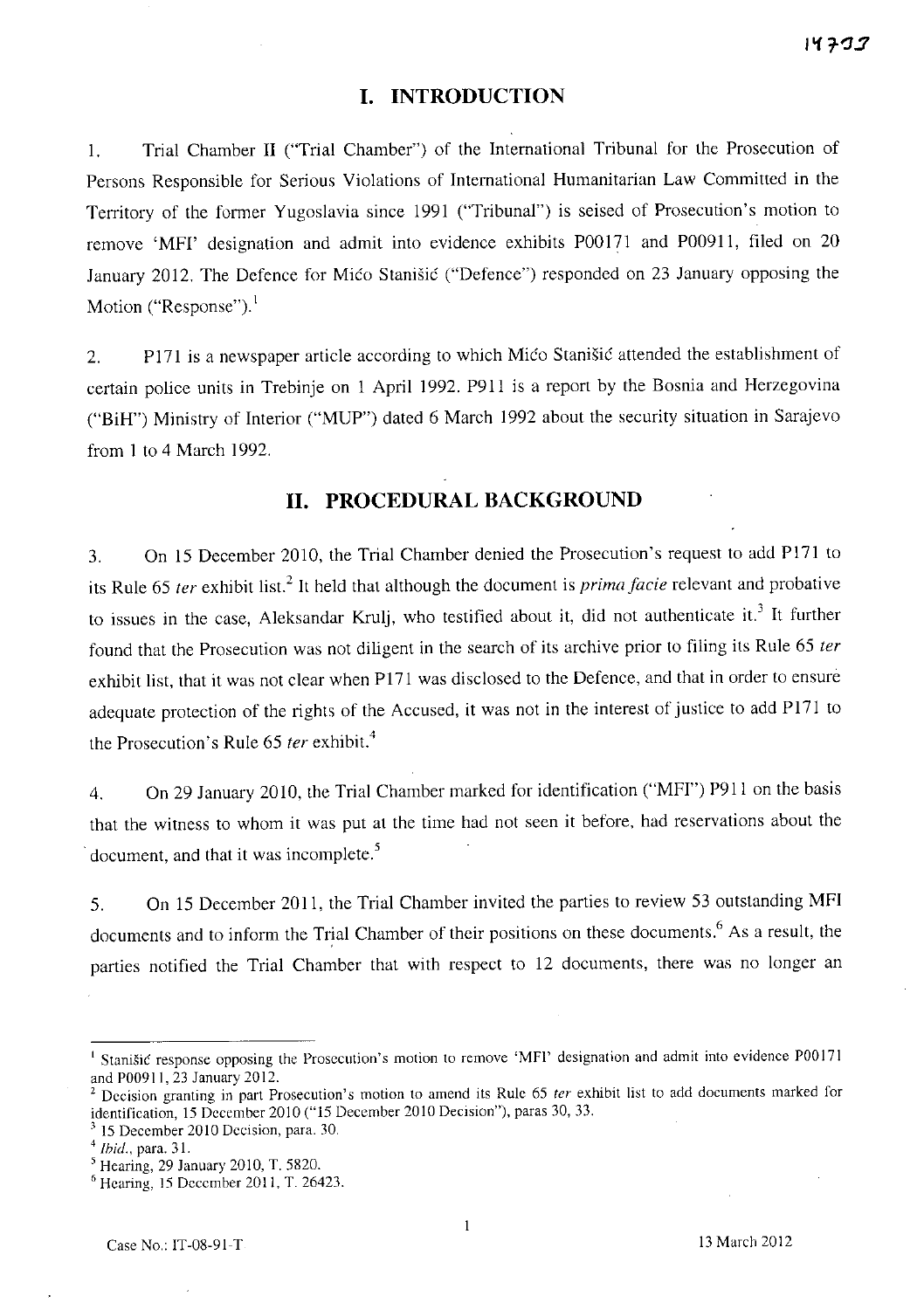objection to their admission into evidence and the Trial Chamber admitted them into evidence.<sup>7</sup> The parties further notified the Trial Chamber that they no longer sought to have admitted into evidence 37 documents and that one document on the Trial Chamber's list had already been admitted. $8$ 

6. At the hearing of 18 January 2012, the Trial Chamber denied the admission into evidence of P171 and P911 partly because the witnesses to which they were shown could not testify to their contents, and partly because the Prosecution missed the opportunity to tender them through its bar table motion.<sup>9</sup> The Prosecution then indicated that it was in the process of making a written motion on this matter, and asked for the decision to be revoked.<sup>10</sup> The Trial Chamber granted this request and the Prosecution filed the Motion.<sup>11</sup>

#### Ill. SUBMISSIONS

7. In the Motion, the Prosecution submits that the reason it wants to have P171 admitted into evidence is to show that Mico Stanisic was in Trebinje on 1 April 1992 and not that a special police unit was established there at that time.<sup>12</sup> It argues that Aleksandar Krulj confirmed Stanišić's presence in Trebinje at this time, and also that a group of policemen was summoned to salute him.<sup>13</sup> The Prosecution further argues that the Trial Chamber's finding on Stanisic's whereabouts on 1 April 1992 may have a substantial effect on a number of issues in this case, and that P171 should be evaluated in light of different testimonies and exhibits.<sup>14</sup>

8. The Prosecution further submits that P171 supports its challenge to the authenticity of exhibit 1D78.<sup>15</sup> According to the Prosecution, the latter exhibit purports that Mico Stanišic was at a meeting of the SR BiH Advisory Board" elsewhere from Trebinje on 1 April 1992.<sup>16</sup> The Prosecution adds that Defence expert Bajagic relied on this exhibit when he concluded that all three parties in BiH accepted that each one of them had the right to establish its own ministry of internal affairs.<sup>17</sup> It argues that there was a meeting of the BiH joint MUP on 1 April 1992 which was attended by the then Minister Delimustafic and his senior staff who all signed a dispatch regarding

<sup>9</sup> Hearing, 18 January 2012, T. 26659.

<sup>7</sup> Hearing, IS January 2012, T. 2665S, 26659.

<sup>&</sup>lt;sup>8</sup> Prosecution's notification of documents given an 'MFI' designation, for which admission into evidence is not requested, 19 January 2012; Notice of exhibits previously marked for identification that the Stanisic [sic] Defence no longer seeks to tender into evidence, 19 January 2012; Supplement to notice of exhibits previously marked for identification that the Stanisic [sic] Defence no longer seeks to tender into evidence, 20 January 2012; Župljanin Defence notice on voluntary rejection of proposed evidence to be admitted as defence exhibit, 19 January 2012.

<sup>&</sup>lt;sup>10</sup> Hearing, 18 January 2012, T. 26660-26662.

 $11$  Hearing, 18 January 2012, T. 26660-26662.

<sup>&</sup>lt;sup>12</sup> Motion, paras 10-12.

<sup>13</sup>*Ibid.,* para. 5.

<sup>14</sup>*Ibid.,* para. 12, sce also fn. 12.

<sup>15</sup>*Ibid.,* paras 7-S.

<sup>16</sup>*Ibid.,* para. 7.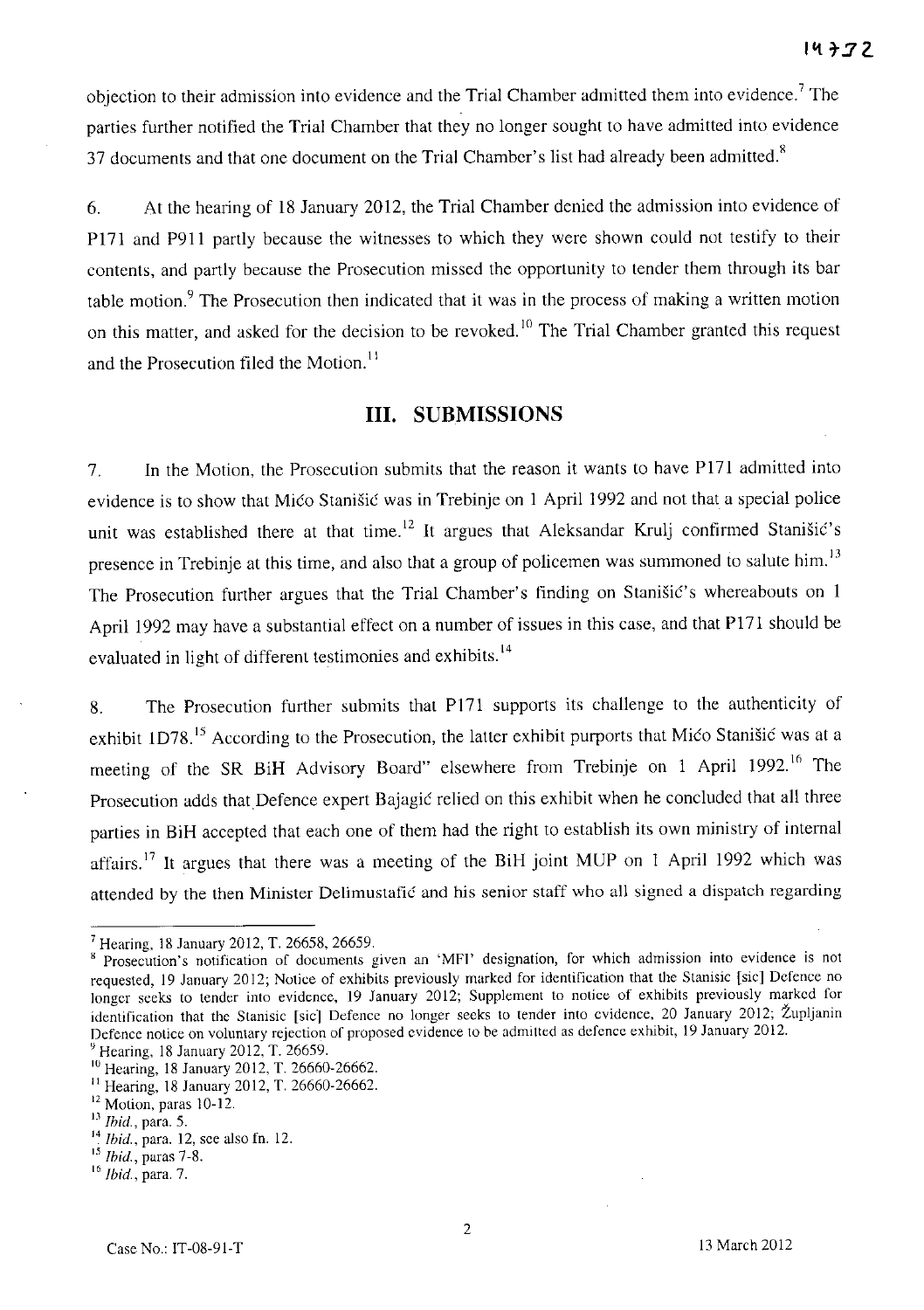that meeting.<sup>18</sup> The Prosecution submits that the absence of Mico Stanišic's signature on that dispatch can be explained by his presence elsewhere, namely in Trebinje.<sup>19</sup>

9. As to the applicable legal standard, the Prosecution argues that the request to have P17l admitted into evidence should not be treated as a request for reconsideration, as the current application is not about adding the document to its Rule 65 ter list, but rather about having it admitted into evidence.<sup>20</sup> In case the Trial Chamber disagrees, the Prosecution requests leave to make a separate filing regarding P171 in the form of a motion for reconsideration.<sup>21</sup>

10. With regard to P911, the Prosecution argues that the reservations that the Trial Chamber had at the time it MFI'ed the document "should now fall away".<sup>22</sup> It submits that Defence witness Dragan Andan testified that the report was consistent with what he heard and saw at the time.<sup>23</sup> It further submits that exhibit P643 complements P911, and that a number of intercepted telephone conversations corroborate the information in P911.<sup>24</sup>

11. The Defence submits that the Motion, in so far as it is dealing with P171, should have been a motion for reconsideration as the Trial Chamber denied the addition of this document to the Rule *65* fer list. 25 It argues that the Prosecution has failed to plead its application properly and has not shown an error in reasoning in respect of this document.<sup>26</sup> The Defence adds that it has consistently objected to the admission of newspaper articles as hearsay evidence and that witness Aleksandar Krulj described the contents of the article to be "a pure lie".<sup>27</sup> With regard to the Prosecution's reliance on other evidence in support of its Motion, the Defence submits that the Prosecution's submissions are incomplete and do not reflect the evidence.<sup>28</sup> Moreover, it goes on, those submissions are irrelevant to the issue at hand.<sup>29</sup>

12. As to P911, the Defence submits that none of the three witnesses to whom this document was shown ever saw the report.<sup>30</sup> It adds that when the Prosecution showed the document to witnesses Dragan Andan and Goran Macar it did not request that the MFl designation be

<sup>22</sup>*Ibid.,* para. 17.

<sup>27</sup>*Ibid.,* para. 6.

<sup>17</sup>*Id.* 

<sup>&</sup>lt;sup>18</sup> *Ibid.*, para. 10, referring to Exhibit P2320.

<sup>&</sup>lt;sup>19</sup> Ibid., para. 10.

*<sup>20</sup> Ibid.,* fn. 6, pp. 2, 3.

<sup>21</sup>*Id.* 

*<sup>23</sup> Ibid.,* para. 14. <sup>24</sup> *Ibid.*, paras 15, 16, 18.

<sup>&</sup>lt;sup>25</sup> Response, paras 3-5.

*<sup>26</sup> Ibid.,* para. 5.

<sup>&</sup>lt;sup>28</sup> *Ibid.*, para. 7.

*<sup>29</sup> Id.* 

<sup>3()</sup> **Ihid., para. 8.**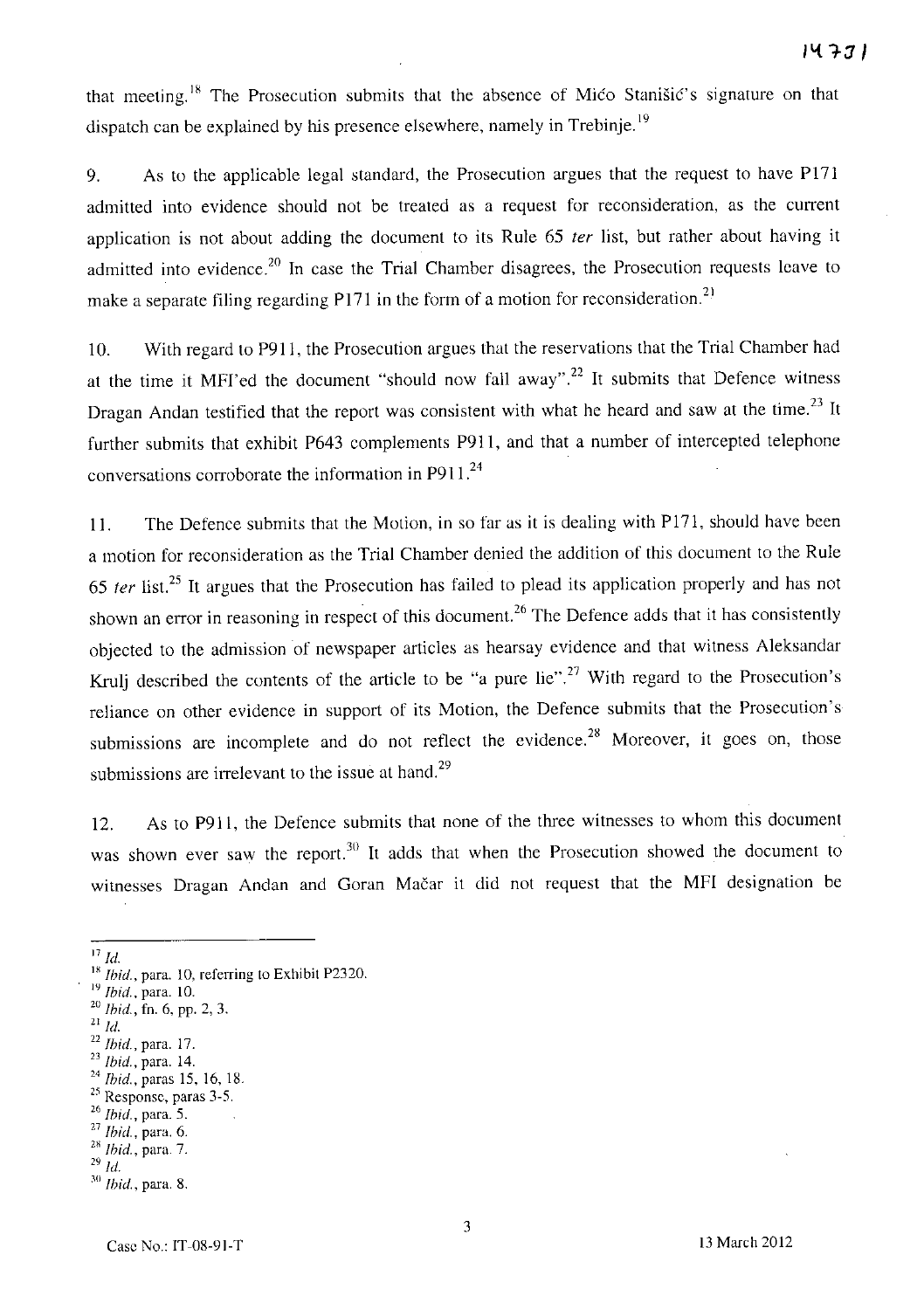removed.<sup>31</sup> The Defence further submits that Vitomir Žepinić testified that the document is incomplete, not fully accurate and not an official MUP report.<sup>32</sup>

13. In Reply, the Prosecution reiterates why it chose not to file the motion in respect of P171 as a motion for reconsideration, adding that the issue of Mico Stanišic's whereabouts on 1 April 1992 only became significant in light of the testimony of Defence expert witness Bajagic and the contents of Exhibit P2320.<sup>33</sup> The Prosecution further argues that Aleksandar Krulj's evidence that the document was a "pure lie" only refers to the part of the document about the review of some special police unit. 34

#### **IV. DISCUSSION**

14. As noted above, the Trial Chamber denied the Prosecution's request to add P171 to the Prosecution's Rule 65 ter list on the basis that Aleksandar Krulj was unable to authenticate it, and in order to ensure adequate protection of the rights of the Accused. Since then, the Prosecution showed the document to Defence witness Goran Macar who had nothing to say about the document.<sup>35</sup> The Prosecution did not tender P171 either through Aleksandar Krulj or through Goran Mačar. The first time it sought to tender P171 was through the Motion, on the basis that the document shows the whereabouts of Mico Stanisic on 1 April 1992, which in the Prosecution's view is a matter which may have a substantial impact on the Trial Chamber's finding about a number of other issues.<sup>36</sup> The Motion as such is a new motion, and not a motion for reconsideration of the Trial Chamber's IS December 2010 Decision.

IS. However, the fact that the Trial Chamber denied the addition of P171 to the Prosecution's Rule 65 ter list in that Decision is an important factor in the consideration of the present Motion. Ordinarily, according to the practice at the Tribunal, a party tendering a document into evidence must make sure that the document is on its Rule 65 *ter* exhibit list.<sup>37</sup> Only then can the document be tendered into evidence. The Prosecution has failed to explain how this procedural step should be omitted in the present case.

 $^{31}$   $\emph{Id.}$ 

 $\overline{\phantom{a}^{32}d}$ .

 $33$  Reply, para. 3.

J4 *Ihid.,* para. 4.

<sup>35</sup> Goran Macar, 12 July 2011, T. 23162, 23163.

<sup>36</sup>**Among those issues, the Prosecution mentions the efficacy of the conclusions drawn by the Defence police expert Professor Bajagic, the authenticity and accuracy of other exhibits, "the knowledge and intent of key participants in the events, and the credibility of various witnesses", Motion, para. 12.** 

 $37$  Order on guidelines on the admission and presentation of evidence ("Guidelines"), 10 Sep 2009, Annex A, para. 6; Public redacted Decision on Prosecution's motions for admission of evidence pursuant to Rule 92 *ter* (ST012 and STOI9), 2 October 2009, para. 23.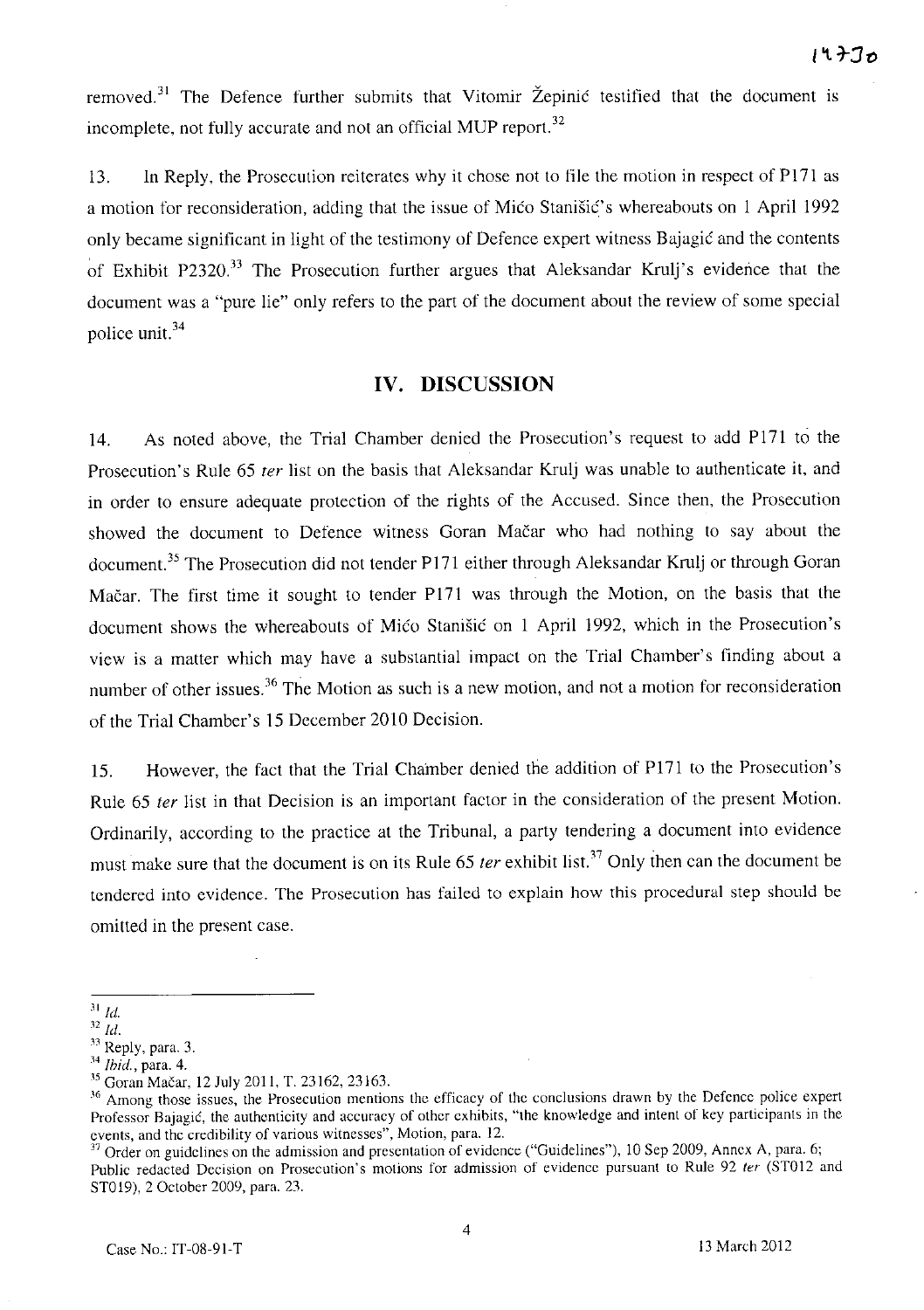16. The Prosecution sought to tender P171 following the Trial Chamber's invitation to the parties to review the outstanding MFls. The Trial Chamber finds that the Prosecution has had ample opportunity to ask for reconsideration of the 15 December 2010 Decision prior to this invitation. Considering the stage of the trial when the Motion was filed—the presentation of evidence by the parties had been concluded,<sup>38</sup> and the Trial Chamber was in the process of calling three Chamber's witnesses<sup>39</sup>—the Trial Chamber finds that the Prosecution's Motion is respect of P171 is untimely.

17. Moreover, the Trial Chamber notes that it has previously held that newspaper articles are often not sufficiently reliable to serve as evidence unless they have been tendered through a witness.<sup>40</sup> The Trial Chamber recalls that Rule 89(D) of the Tribunal's Rules of Procedure and Evidence ("Rules") provides that a Chamber may exclude evidence if its probative value is substantially outweighed by the need to ensure a fair trial. For the foregoing reasons, the Trial Chamber will therefore deny the Motion in respect of P171.

18. With regard to P9l1, the Trial Chamber notes that since it marked this document for identification on 29 January 2010, the document was shown to Defence witnesses Dragan Andan and Goran Mačar on 31 May and 11 July 2011 respectively.<sup>41</sup> The Prosecution did not tender this document on either of these occasions. However, considering that P911-unlike P171-is on the Prosecution's Rule 65 ter list, the Trial Chamber will consider the Motion in respect of P911.

19. Dragan Andan testified that, on the basis of his personal experience, parts of the document in relation to Sarajevo are "probably correct".<sup>42</sup> He never saw the document and stated that he had no information about what was reported about other places mentioned in the document.<sup>43</sup> Moreover, when Goran Mačar was shown the document, he stated that he had never seen it, and did not testify to its contents.<sup>44</sup> The Trial Chamber is not convinced that the testimony of Dragan Andan concerning this document meets the threshold for admissibility into evidence as set out in Rule 89(C) of the Rules.

20. Turning to the Prosecution's argument that P9ll is corroborated by exhibit P643 and intercepts of telephone conversations which are also in evidence, the Trial Chamber finds that the

<sup>&</sup>lt;sup>38</sup> At the moment there is however a pending confidential Prosecution motion seeking leave to present evidence in rebuttal filed on 17 February 2012.

<sup>&</sup>lt;sup>39</sup> Order scheduling the appearance of three witnesses pursuant to Rule 98, 15 February 2012.

<sup>&</sup>lt;sup>40</sup> Decision granting in part the Prosecution's bar table motion and granting the Prosecution's supplemental bar table motion, I February 2011, para. 20.

<sup>4</sup>i Dragan Andan, 31 May 2011, T. 21586; Goran Macar, 11 July 2011, 21132-23133.

<sup>42</sup> Dragan Andan, 31 May 2011, T. 21586.

 $43 \overline{1}d.$ 

<sup>&</sup>lt;sup>44</sup> Goran Mačar, 11 July 2011, 21132-23133. The Trial Chamber notes that on this occasion the document was referred to as P991 whereas it should have been referred to as P911, as it was later corrected - see Goran Mačar, 20 July 2011, T.23597.